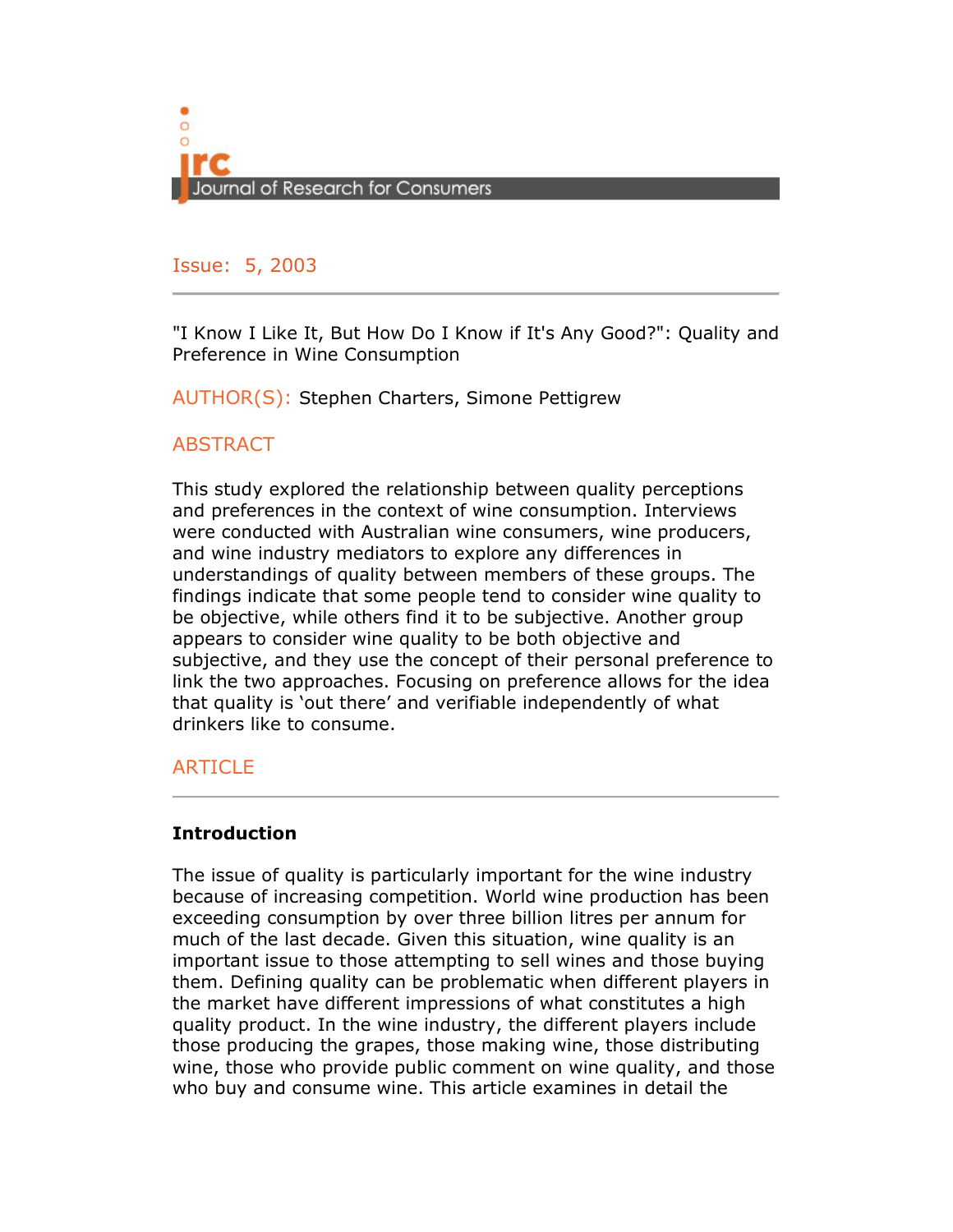concept of quality as it is perceived by the various players in the wine market.

There are different aspects of quality, including objective quality, subjective quality, and perceived quality. Objective quality is externally verifiable, such as the economic fuel consumption of a car. By comparison, subjective quality is only established personally. The response to the colour or styling of a vehicle, for instance, will be a matter of personal taste. Perceived quality is the consumer's assessment of quality, and therefore is usually considered to be most similar to subjective quality. A related concept is preference, which is the consumer's favour of one alternative over another. Preference is a precursor to making a choice between competing products. It cannot be assumed that preference always matches perceived quality, as wine judges, for example, can find a wine that they dislike to be high quality.

# The Study

To explore the different perceptions of wine quality, informants were sourced from three major reference groups - wine producers, mediators and the consuming public. The mediator group was comprised of marketing managers, commercial wine buyers, retailers, wholesalers, sommeliers, wine writers, judges and critics. The consumers group included consumers exhibiting a range of gender, age, socioeconomic, and involvement characteristics. Consumer involvement was assessed based on a wide range of expressed consumption behaviours, including frequency of purchase, methods of evaluation, and information-seeking. Professionals were automatically classed as high-involvement.

Informants were drawn from a number of locations across Australia, primarily Sydney, Adelaide and Perth, but also including some regional areas such as McLaren Vale and Margaret River. The selection of informants was made with the aim of obtaining a spread of age and gender and also to ensure a wide variety of wine consumption practices. More informants were sourced from the consumer category as this group constitutes a much larger percentage of the overall population than either of the other two reference groups. In total 58 consumers, 22 producers and 23 mediators were interviewed. Individual and focus group interviews were conducted with members of each group. The focus group interviews included a wine tasting session to enhance the participants' exploration of their ideas about wine quality.

# Findings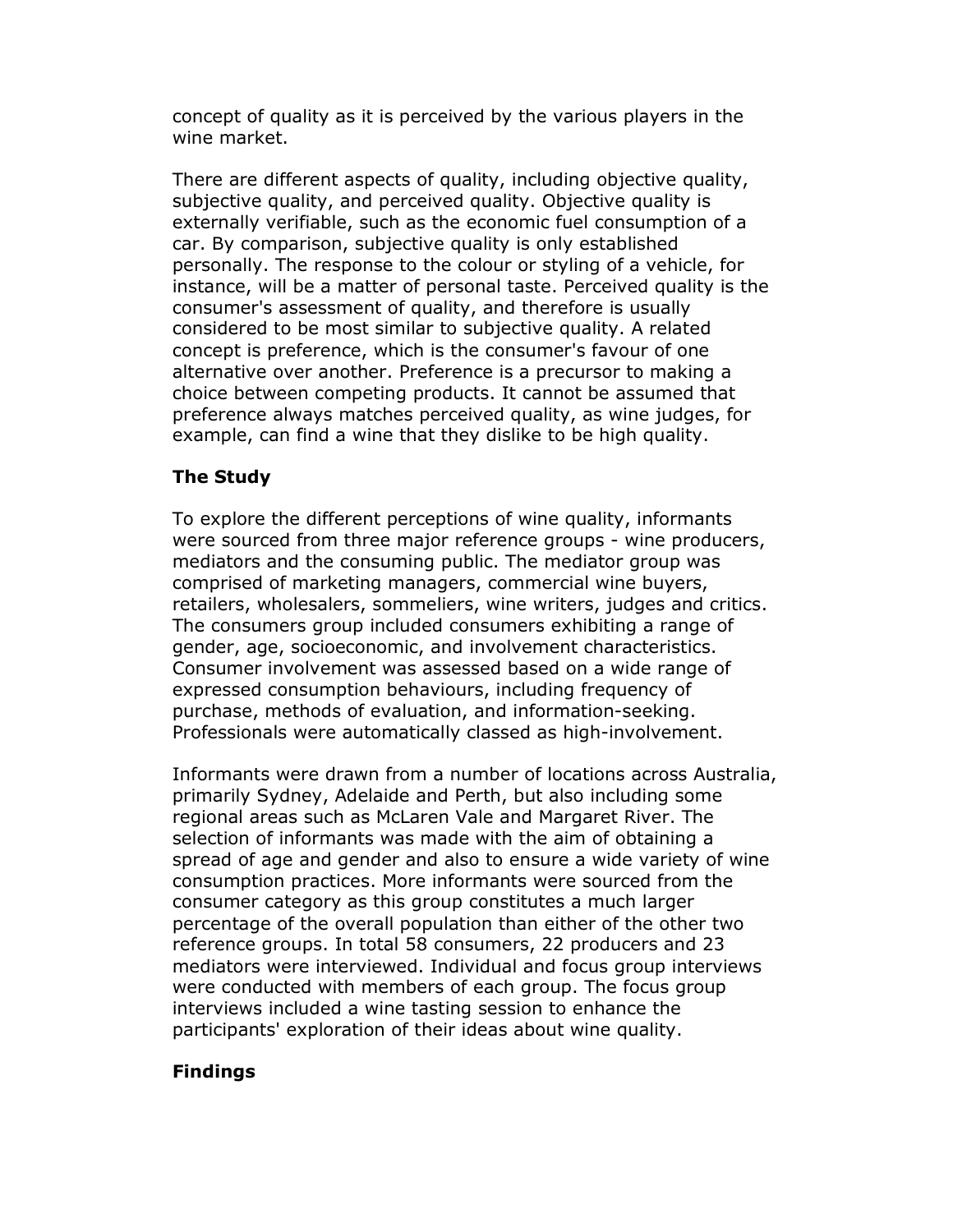Informants discussed both objective and subjective aspects of wine quality. Understanding how consumers come to adopt either a subjective or objective approach to wine quality is important because it is a precursor to understanding the perceived characteristics of wine quality itself.

### Subjective quality

Many informants considered wine quality to be a subjective phenomenon, which equates primarily to their personal taste and is rooted in subjective experience:

Dan (low-involvement consumer): If you sum up quality for me, it's just whether I like it or not, it's just taste. I don't care how big a reputation it has but if I like it then I don't care.

Subjectivity was commonly offered as a perspective across the range of informants, although there was a tendency for the view to be expressed more by low-involvement drinkers than those with higher levels of involvement. Low-involvement drinkers regularly talked about personal taste and 'the eye of the beholder' when asked to discuss the nature of quality. Some high-involvement drinkers also took that stance, but less commonly - although one winemaker in the context of a discussion on subjective quality made the following comments:

Wendy (producer): We went to Italy for a few days and we were with a friend of mine - he was a Serbian. I was trying this wine and I said 'it smells like … wild fennel'. And he said 'that's it, that's just too much'. I'd pushed him right over the limit. Anyway, it was not quite fennel it was just a little bit wild. He just wouldn't have a bar of it. The next day I pulled up some wild fennel from the path as we walked along and showed him. But he was 'wild fennel. Are you out of your mind?' But, yeah, I saw wild fennel in it. That's why I mean [quality] can only be subjective.

For some the subjectivist perspective (personal taste) shades into a relative perspective on quality. Thus:

Briony (medium-involvement consumer): I might say 'I'm going to buy this because I like it'. But the next time I might feel like 'oh it's not so good, I'm not really in the mood for this'. But usually when I like a wine I like a wine.

For Briony taste is subjective, but it is also dependent on mood (and perhaps, by extension, on situation) and is therefore also a relative concept. A few others shared this perspective.

### Objective quality

In contrast to the subjective view of wine quality there was a number of informants who held an explicitly objective perspective. In this instance quality may be described as inhering in the product itself, rather than in the personal response to it. This perspective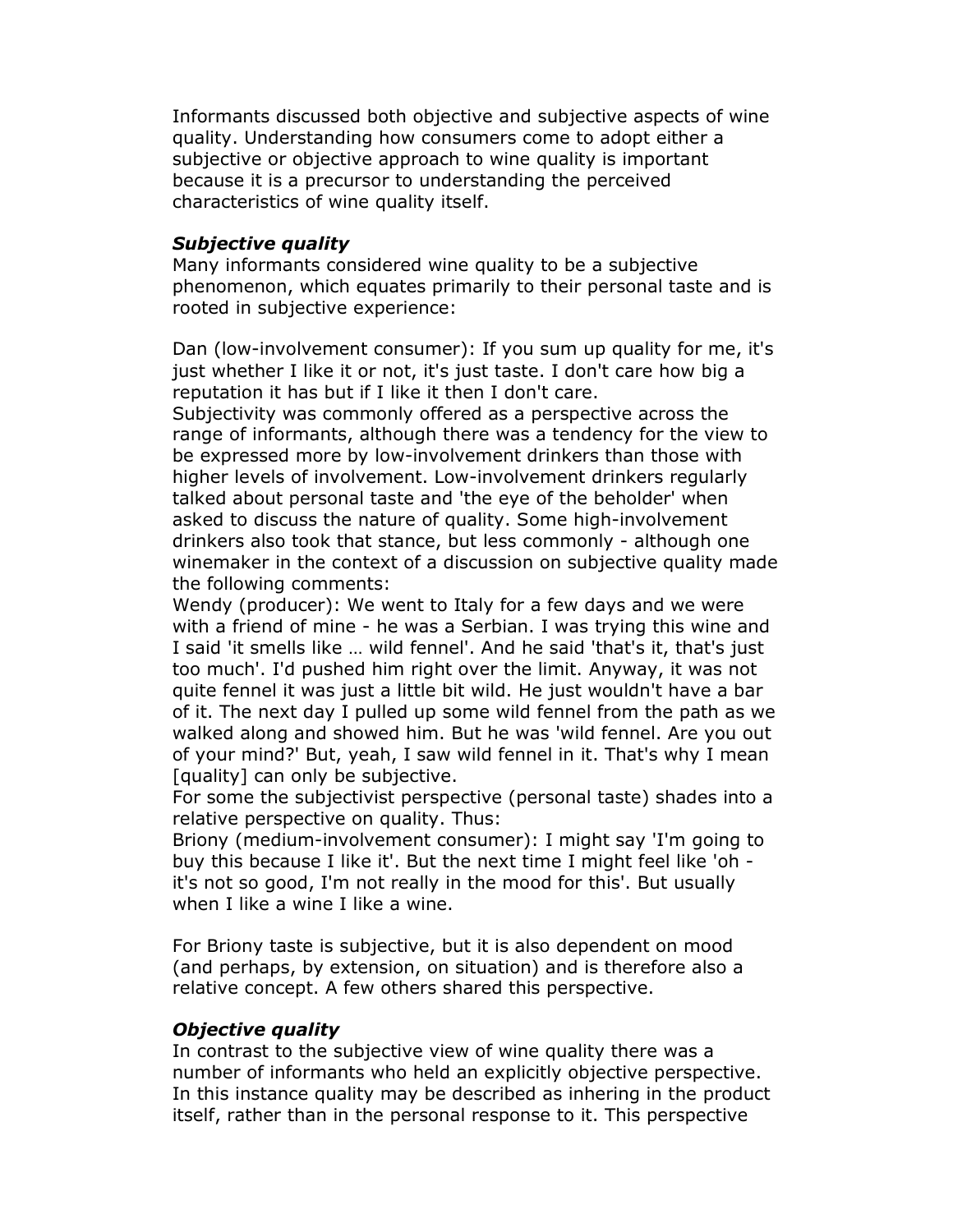was expressed almost as commonly as the subjective viewpoint, although more notably amongst higher-involvement consumers:

Simon (high-involvement consumer): I think the quality's inherent, [I] really do. There may be styles you don't like - but you can tell the difference between good quality and poor quality in something you don't like. And I think that's fairly easy to do. You know I'm not a great fan of rosés but had quite a few in France. One chap was very proud of this rosé he made … It was nice … very good fruit in it. Good quality wine.

For many respondents the objective position was adopted distinct from a more relativist position in which situation was perceived to vary the quality of wine. Thus Martha distinguished what was actually in the glass from her situational ability to assess and enjoy it. This view was shared by a number of informants and is in overt contrast to the more relativistic viewpoint expressed earlier by Briony.

Objective approaches to quality were also evident in the view that quality is determined by production processes:

Leo (high-involvement consumer): It gets back to whether it's a well-made wine. If it's a well-made wine…you enjoy it. Leo is talking at this point within the context of exploring what he considers wine Some professionals insisted that objective quality is critically important, in some cases for professional reasons: Umberto (Mediator): I do then start getting a bit picky if somebody says 'this is the best because I think it's the best wine'. I say 'well actually it isn't. You absolutely have the right to say "yes it's my preferred drink" but it may not be the best of its type. And you won't know that unless you do the type of stuff that I do on a regular basis, and you want to learn about that type of thing.'

Umberto tastes widely and regularly for his work, and that, he concluded, puts him in a position to judge wines objectively. Others are entitled to their preferences but they could not, he argued, by extension claim that their preferred wine is the highest quality. It is important to Umberto to maintain this perspective. Were the alternative perspective, that quality is purely individual, to gain widespread acceptance, his career of tasting, evaluating and recommending wines would cease to exist.

As noted above the objective view of quality tended to be held by higher-involvement drinkers rather than low-involvement drinkers (although this was not an absolute rule). Producers in particular were more likely to express a belief in objective quality, although as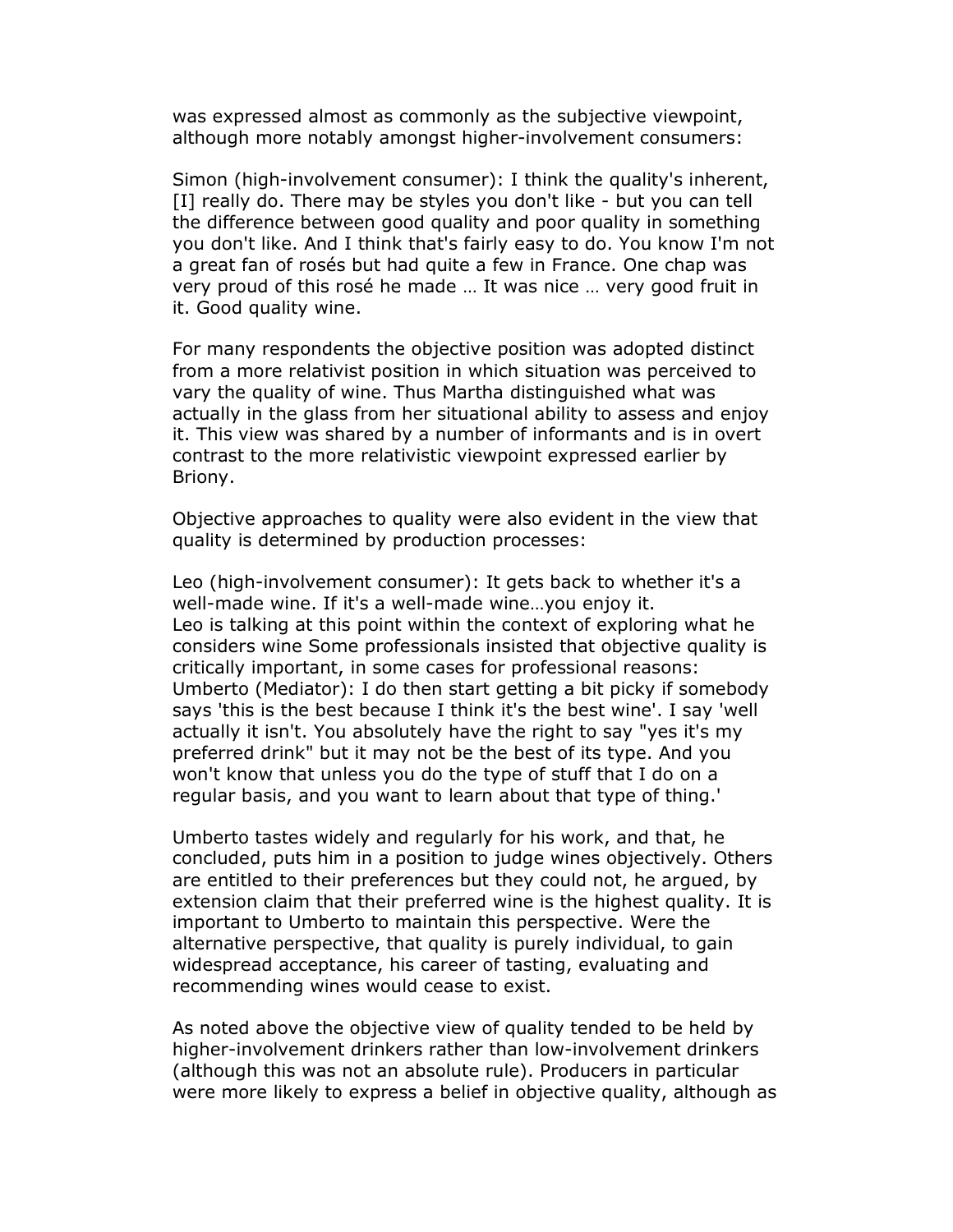one winemaker noted this may be because they want to believe their wine is 'objectively' better than that of their rivals.

Nevertheless, some medium- and low-involvement drinkers also tended towards an objectivist viewpoint. Where this happened they often separated their preference from any ability to discern quality. Some even disclaimed any capacity to assess quality, though they did not doubt its existence. In what follows Cleo is referring to wines tasted during a focus group:

Cleo (medium-involvement consumer): If you were to ask me which is the best quality I really can't say, because I don't think I'm qualified to know what is the best quality wine.

Cleo accepts that some external, objective quality exists and that others are trained and qualified to judge it. However, she feels that she cannot assess it. This point of view illustrates how objective concept of quality can have an existence alongside personal preference and it is this relationship which can act as a nexus between the objective and subjective approaches to wine quality. This relationship is expanded upon below.

#### The role of personal preference

A majority of informants - including a number who initially conceived quality as a subjective process - distinguished their own personal taste in wine from what may or may not be high quality. The following comes from a focus group:

Ellie (medium-involvement consumer): I think taste and quality are related but I think they're different concepts. I've had very well made, very expensive, lovely bottles of wine but they just weren't to my taste. But they were balanced, they were great quality, they were fantastic wines - but I personally didn't like them. And I've gone for a cheaper bottle on the table that I happened to enjoy and everyone else drank the really expensive one.

This viewpoint - distinguishing quality from preference - was widely held across all reference groups and all levels of involvement. As would be expected, it was particularly common amongst those drinkers who adopted an objective view of quality. Ellie, for example, will drink a cheaper bottle that others prefer not to drink (and which is therefore perceived to be 'lower quality') if she enjoys it more than a bottle which is both more expensive and preferred by her companions (and is thus perceived to be 'higher quality').

The view that preference is separate from quality was most clearly expressed by the producers and mediators: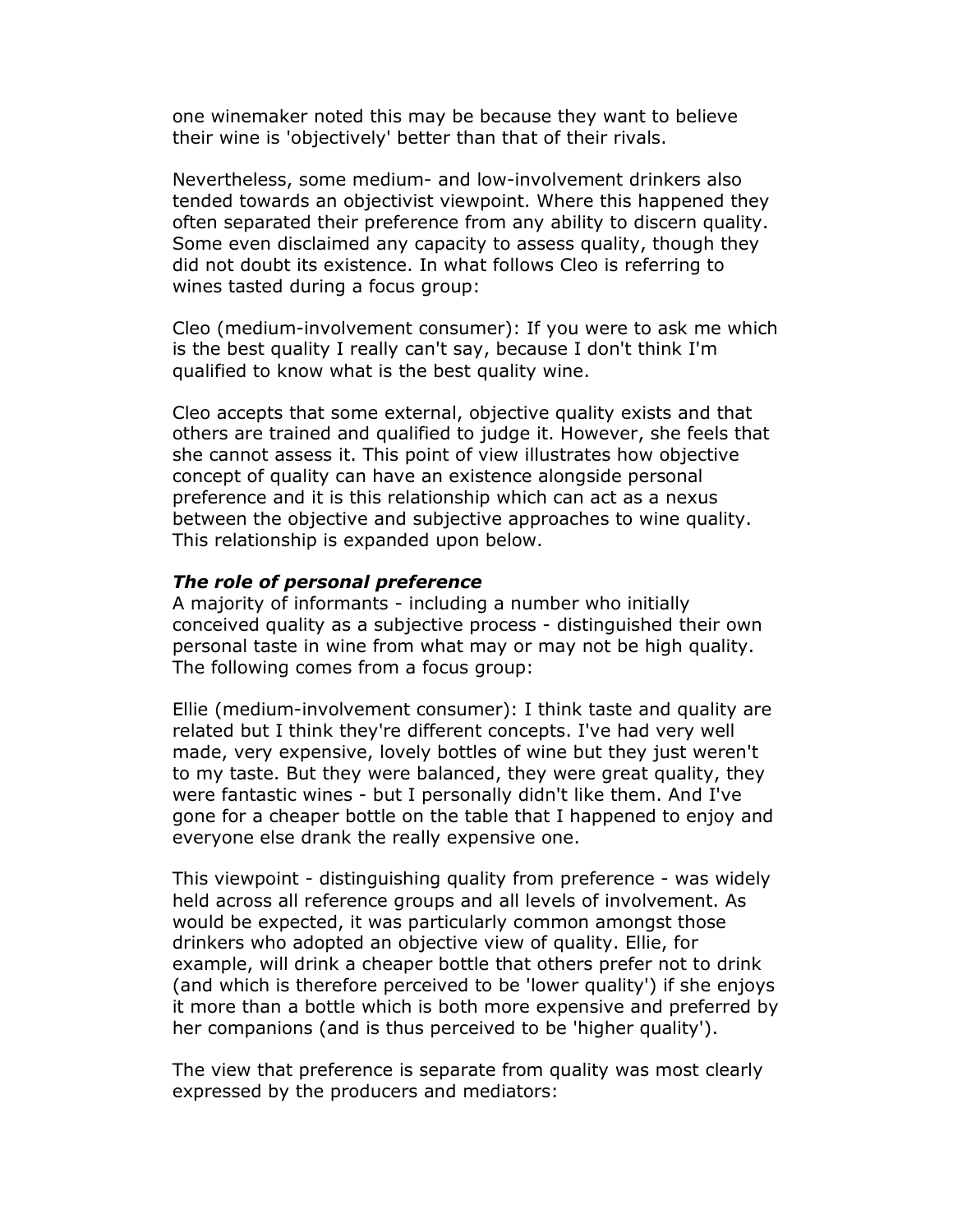Question: Do you think there's a difference then between people saying 'the wine's good' and people enjoying it? Richard (producer): At a technical level, yeah. This is the notion of wine show judging where I think 'this wine's fantastic, and I'll give it a gold medal, but for God's sake don't give me lots of it to drink.' We're supposed to be able to do that…There are wine styles that you've been asked to judge [where that happens]. In my case - sparkling reds - I'm a non believer…So I'd like to think I could judge a class of them and give an appropriate gold medal to a wine that I would not choose to drink in a fit.

Richard accepts that there is an element of objectivity in the evaluation of wine, and that he could exercise his critical faculties to engage with this objectivity. He dislikes sparkling red wine and finds it hard to judge it as a class; nevertheless he does feel he can do it at times if required. His view that show judging - in particular requires professionals to suspend their personal likes and dislikes, to achieve an 'objective' judgment about the quality of a wine, was regularly repeated by winemakers.

Only one professional expressed a dissenting view. Wendy (a thoughtful and highly respected winemaker, and also a show judge) was quoted earlier as tending to hold a subjectivist concept of quality. She refused to separate her preference from her decisions as a show judge:

Wendy: I've never given a gold medal to a wine that…I don't like, that I wouldn't want to drink.

For professionals, however, that perspective was exceptional rather than the rule.

For many drinkers who distinguished quality from preference this differentiation seemed to be a means of resolving the apparent paradox of personal taste and belief in the objective nature of quality. Preference thus seems to be a means of linking a personal, subjective approach to the concept of wine enjoyment with a more objective viewpoint. It allows for the idea that quality is 'out there' and is verifiable independently of what drinkers like to consume, and it allows both perspectives (subjective and objective) to be maintained contemporaneously despite their initial apparent contradiction. In the case of high-involvement drinkers that stance was predicated on an ability to evaluate quality, but then to separate that evaluation from their own preference. For some lowinvolvement consumers a split appears to occur between the certainty of what they like and an acceptance that 'objective' quality exists, despite their inability to recognise, evaluate or articulate it.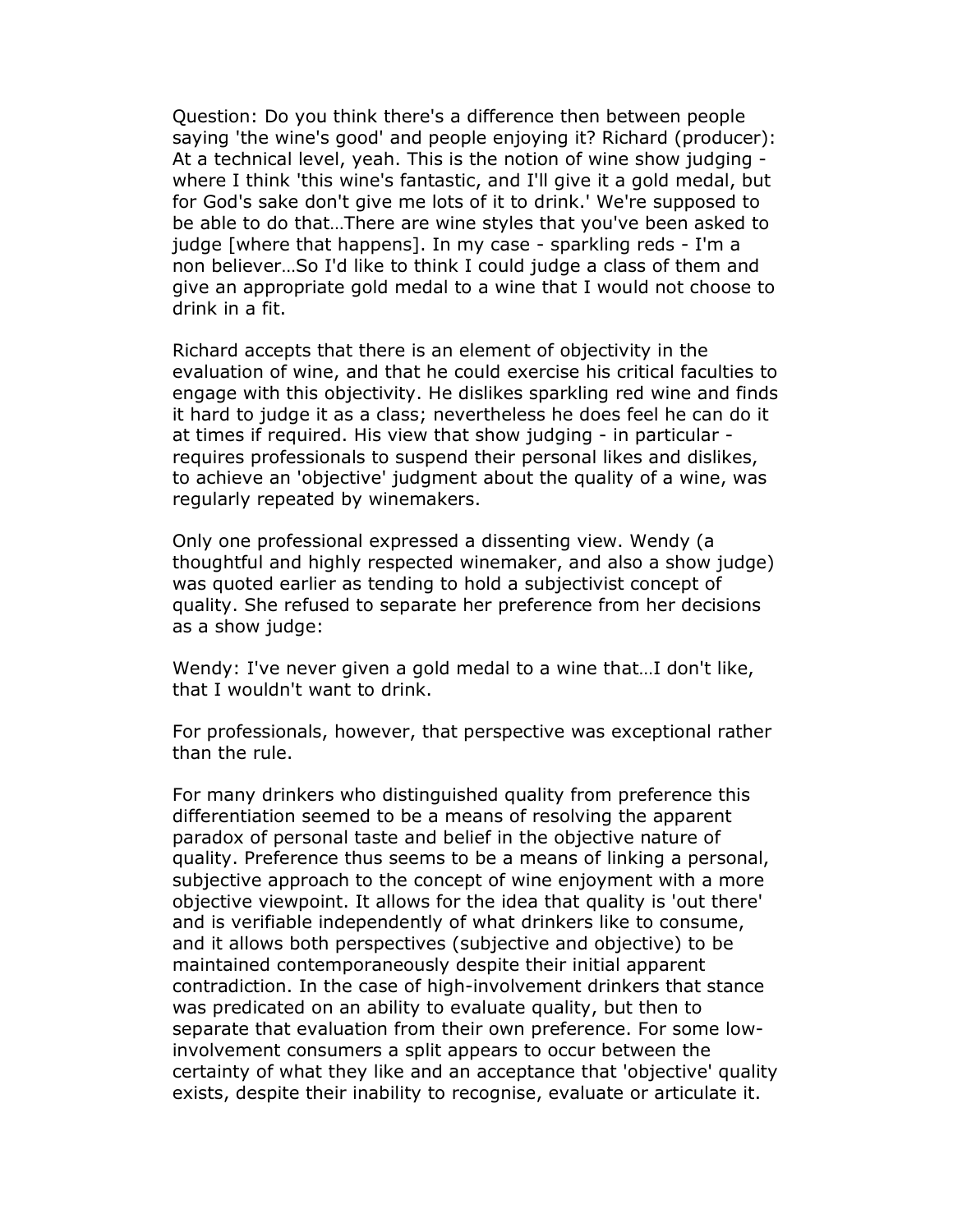Cleo has already been quoted claiming that she does not think she is qualified to judge the quality in wine. She continued:

Cleo (medium-involvement consumer): I only know what I like…my taste doesn't seem to coincide with any of the judges. Consequently I'm no judge of quality wine. I only know what I like and when you asked us earlier how we judge quality, I don't really buy a wine for quality - I buy it just for me liking it.

Cleo articulates a kind of bafflement by the idea of quality. She accepts that it exists and that it can be evaluated, but she has no comprehension of it - merely of her personal preference. This is very different from Richard's assertion, above, that he can identify good wine even though he may choose not to drink it. Cleo's declaration of inability was often articulated by other low- and medium-involvement consumers.

### **Discussion**

These findings suggest that wine drinkers may also adopt either a perceived quality approach ('the quality of wine is merely what accords with my taste') or a more objective position (an expectation that there are accepted general norms by which the quality of wine may be judged). The approach of the drinkers sampled seemed to be fairly evenly split between the two conceptual positions, although there was a tendency for higher-involvement drinkers to adopt a more objectivist approach and for lower-involvement consumers to focus more on personal taste (i.e., perceived quality). Additionally, some drinkers may adopt both a subjectivist and objectivist position, even though they are apparently inherently contradictory.

Higher-involvement drinkers typically felt that they could still evaluate the quality of a wine although it may not fit with their own personal preference and may not be a wine that they would ever choose to drink. By comparison, low-involvement drinkers tended to believe that they cannot recognise objective quality although they accept its existence. One way to view this paradox, therefore, would be to see quality engagement as a tension between a subjective element and an objective element. Objective quality seems to stem primarily from production-related issues. Subjective quality is the core of the individual's relationship with the product, and relates closely to pleasure. It is rooted in the individual's inability to have absolute certainty in the external validity of their evaluation of the product.

There are two ways in which the consumer can reconcile this paradox of the subjective and the objective. One, generally for low